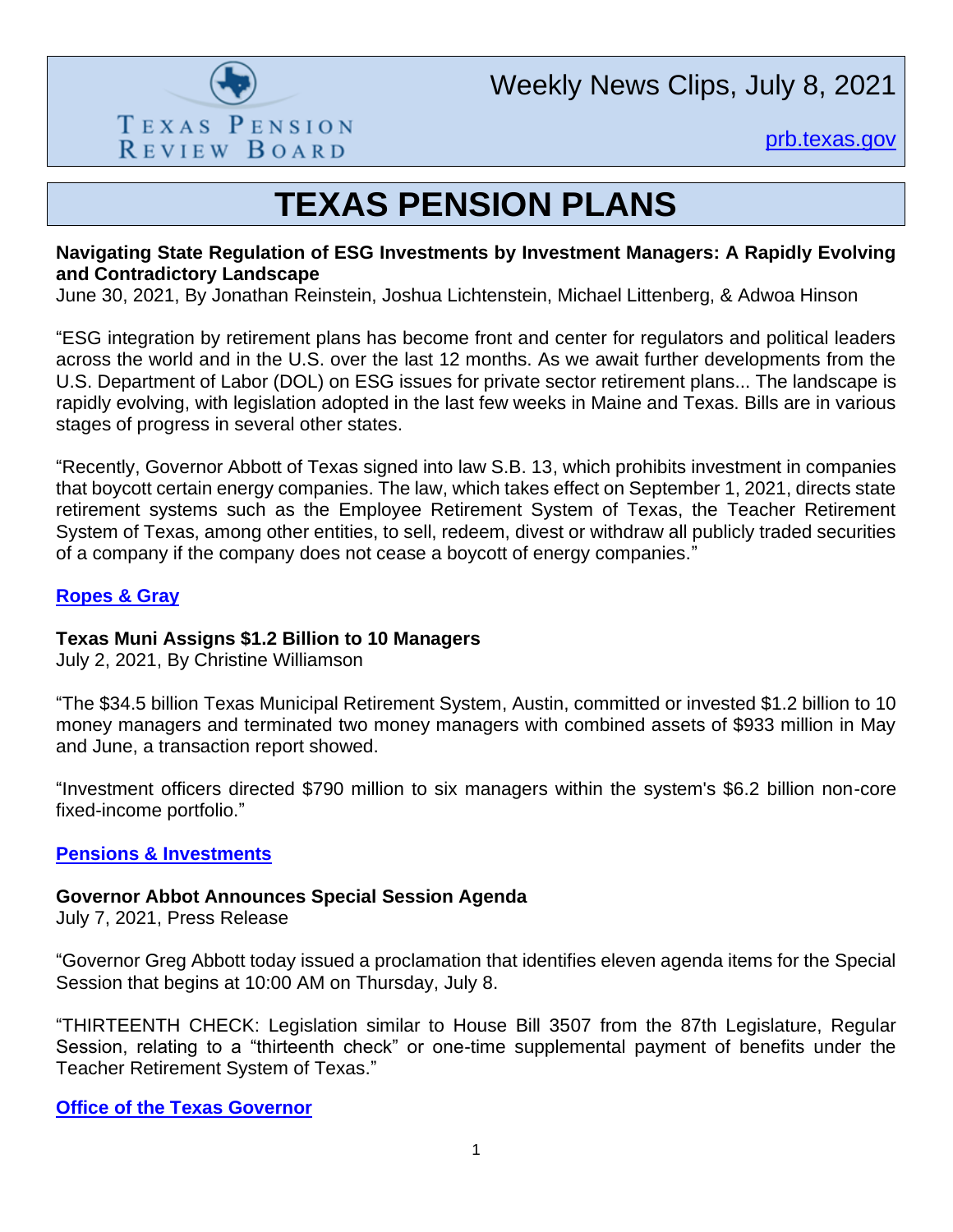# **TEXAS ECONOMIC INDICATORS**

#### **Texas Economy Humming as COVID-19 Ebbs, Giving Lawmakers More to Spend, Comptroller Glenn Hegar Says**

July 7, 2021, By Robert T. Garett

"Comptroller Glenn Hegar on Wednesday issued a revised revenue estimate that gives lawmakers at least \$7 billion more for state discretionary spending, either in the special session that starts Thursday or when they return for the 2023 regular session....To spend it in the special session, the Legislature would have to apply the new dollars to topics Gov. Greg Abbott specified in his "call," or agenda, for the 30-day meeting on Wednesday."

#### **[The Dallas Morning News](https://www.dallasnews.com/news/politics/2021/07/07/texas-economy-is-humming-which-gives-lawmakers-more-to-spend-comptroller-glenn-hegar-says/)**

#### **Texas Dept. of Agriculture Rep Says Beef, Poultry, Lumber Commodities Are Viable** July 6, 2021, By Donna McCollum

"Consumers have seen grocery prices go up; now lumber prices. East Texas beef producers, poultry and timber growers aren't the source of the problem according to Manuel Martinez, a field representative for the Texas Department of Agriculture. He monitors and promotes agriculture across twenty East Texas counties. His assessment of beef, poultry and timber production is positive....Martinez says agriculture thrives when communities thrive. Soon the Rural Economic Development Fund will be launched by the Department of Agriculture to serve new and existing business development."

### **[KLTV](https://www.kltv.com/2021/07/06/texas-dept-agriculture-rep-says-beef-poultry-lumber-commodities-are-viable/)**

### **Persistent Texas Economic Growth Translates to Stronger Power Demand, Prices**

June 29, 2021, By Mark Watson & Richard Rubin

"The continued growth of the Texas economy in June, as evidenced in new Federal Reserve Bank of Dallas surveys, has shown up with increased power demand and wholesale power prices in the Electric Reliability Council of Texas and the state's hub of the Midcontinent Independent System Operator...While economic recovery from pandemic levels contributed to price strength, so did a midmonth heat wave that caused real-time prices to top \$1,000/MWh for some time... "

#### **[S&P Global](https://www.spglobal.com/platts/en/market-insights/latest-news/petrochemicals/062921-persistent-texas-economic-growth-translates-to-stronger-power-demand-prices)**

#### **Software and IT Services Hiring is Surging as Workers Move to These Cities En Masse** July 7, 2021, By R. Dallon Adams

"Each month, LinkedIn releases its WorkForce Reports highlighting employment hiring trends across the U.S. On Thursday, the company released its July report with information about year-over-year hiring rates, worker relocation data and more...Overall, the top relocation destinations in the U.S. include Austin, Texas, North Port-Sarasota, Florida, and Nashville, Tennessee... College Station-Bryan, Texas, and State College-Dubois, Pennsylvania, lost the most professionals per 10,000 LinkedIn Members in these areas.

#### **[Tech Republic](https://www.techrepublic.com/article/software-and-it-services-hiring-is-surging-as-workers-move-to-these-cities-en-masse/)**